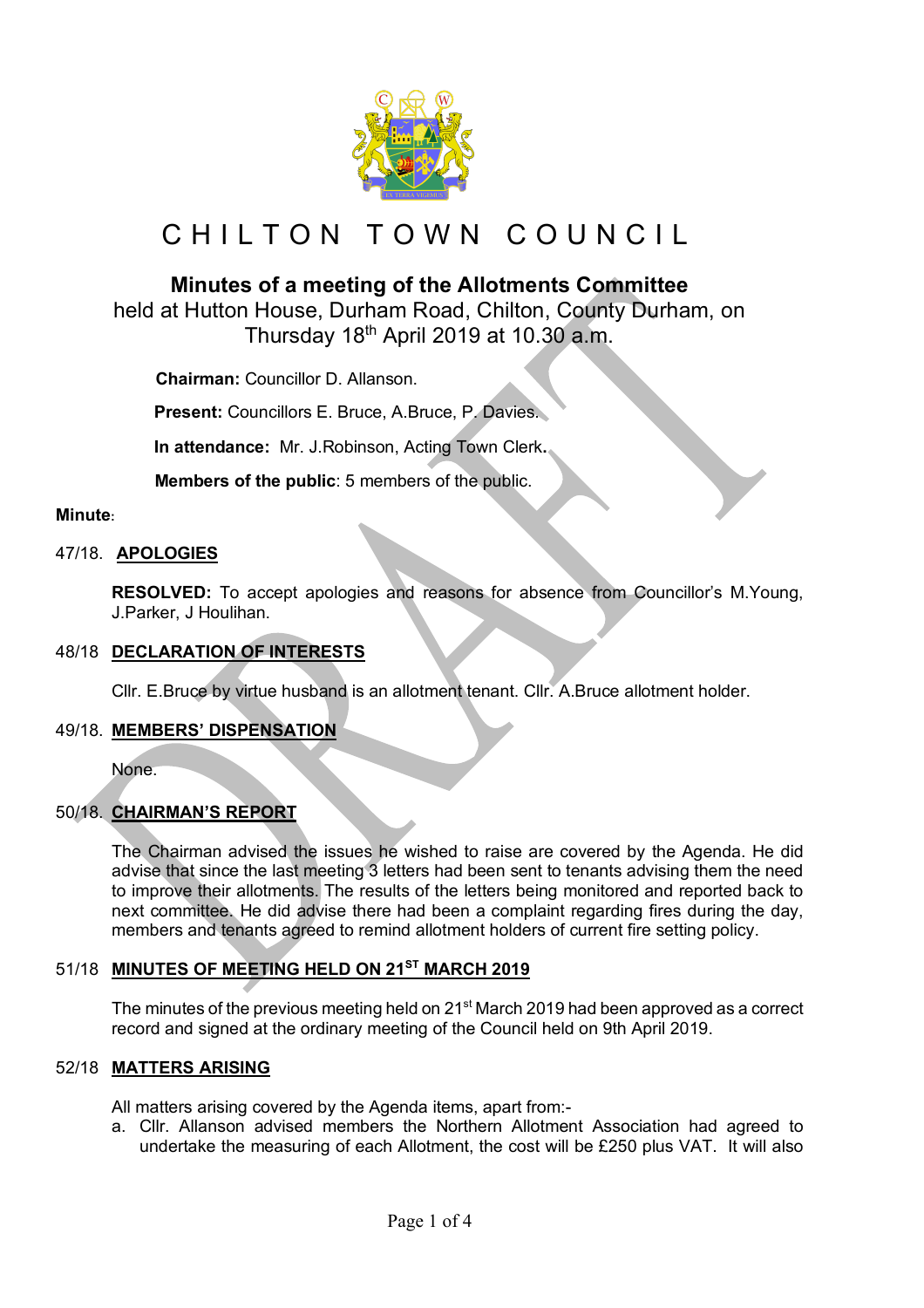cost mileage from Chester le Street return for the 3 days it will take to complete. This was agreed by the meeting.

- b. Notices have been ordered to go on each site entrance advising only dogs belonging to allotment tenants are allowed in the area. Concern was raised regarding the policing of this, however Cllr. D.Allanson reminded members this was agreed and ratified by Council in March series of meetings.
- c. The quote for allotment 110 was accepted at a cost of £1200, but this may be reduced if  $a$  4<sup>th</sup> skip is not needed. Both members and tenants agreed whilst accepting the quote an article should be sent to the Chapter for members of the public to be made aware of the cost of clearing.
- d. Members confirmed to tenants that internal fencing was the responsibility of the tenant and not the Council
- e. Both members and tenants counted the votes for or against creation of an independent Tenant Association. 84 ballot papers were returned, 62 voted to remain with the Town Council, 12 voted for a Tenants Association. Decision therefore to remain under Chilton Town Council control.
- f. Quote for the renewal of outer fencing facing onto bypass, replacing 30 posts and reattaching fencing £605. This was agreed.
- g. Numbering of gates at Prospect Terrace site to commence after Easter holiday.

## 53/18 **PUBLIC PARTICIPATION**

Tenants present raised the following issues and actions agreed:-

- a. Fly Tipping at Prospect Terrace (Garages). Clerk to report same to LIVIN for removal. Agreed for Area Manager to be invited to attend a future meeting of Chilton Town Council.
- b. Concerns were expressed by residents regarding fencing of 107, it was agreed tenant on 107 may replace fencing now.
- c. Concern was expressed regarding the current rent levels. Clerk agreed to obtain prices from adjoining Town Councils for next meeting.
- d. The 3 piece suite has still not been taken away from in front of Hambleton Way garages, Clerk to contact LIVIN once again.

## 54/18 **WAITING LIST**

Members approved the allocation of the following vacant allotments, NM to be allocated 61 Prospect Terrace NB to be allocated 67 Prospect Terrace AH to be allocated 110 West Chilton Terrace JH to be allocated 200 West Chilton Terrace ME to be allocated 209 West Chilton Terrace.

The Chairman advised 198 West Chilton Terrace had been set aside for Whitworth School. If all allocated sites are accepted this leaves no vacancies.

The following were removed from the waiting list

AT dating back to 30/07/18 SJ dasting back to 22/10/17 NB dating back to 13/11/17 BB dating back to 18/10/17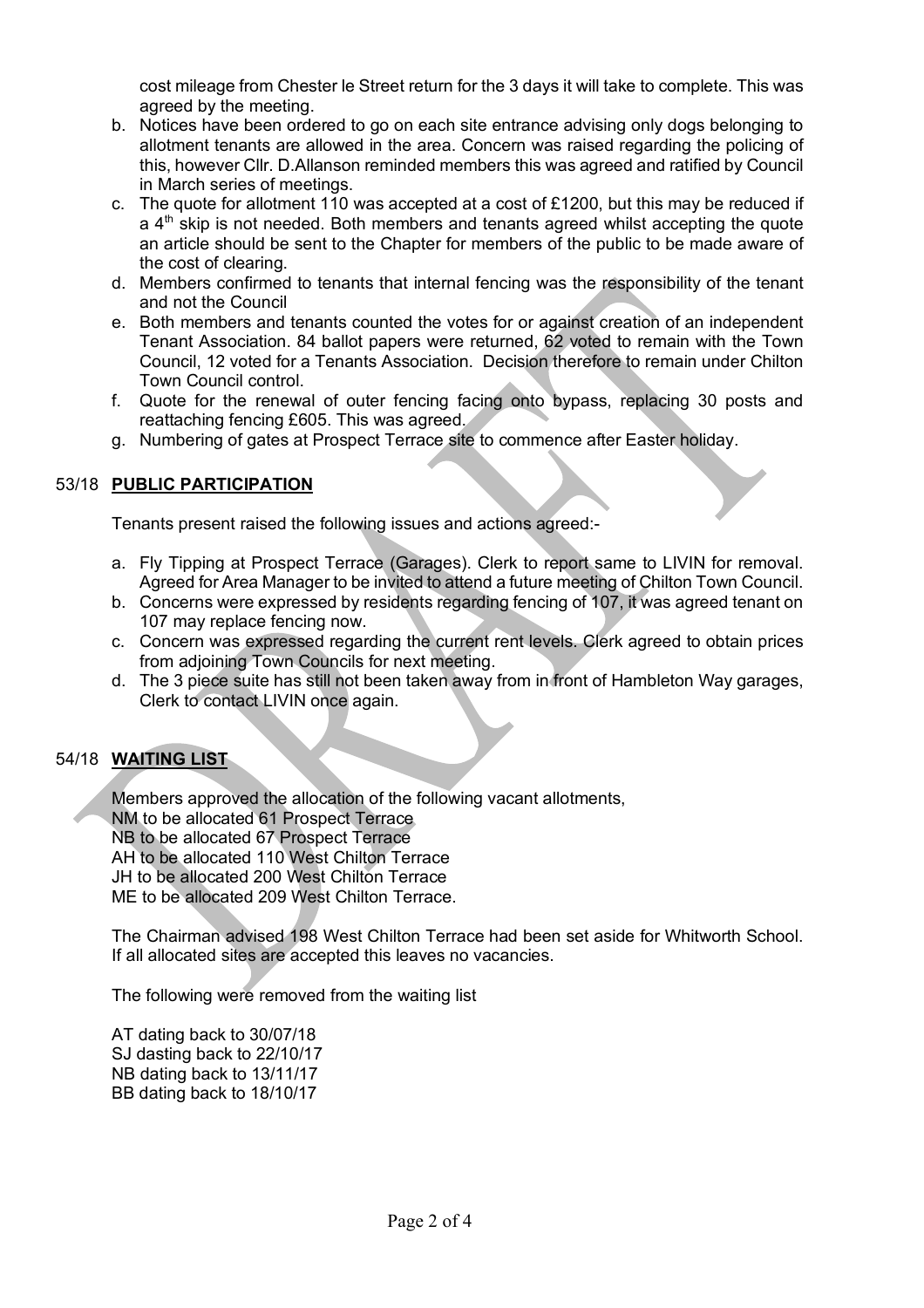## 55/18 **WATER USAGE**

Recording of water usage has taken place on a regular basis, figure presented to members. Concern was expressed that there must be a leak at Prospect Terrace for the amount to still be so high. Cllr.D. Allanson agreed to take this forward.

#### 56/18. **INSPECTION**

Cllr. D.Allanson and P.Davies advised they had inspected a number of allotments and Improvement Noitces served.

## 57/18 **BOUNDARIES**

Cllr. D.Allanson tabled a report from SE Landscaping on required fencing on allotments, quote already agreed earlier in the meeting.

**RECOMMENDED**: Quote to be agreed and actioned.

#### 58/18 **MAINTENANCE:**

Covered by previous agenda items

#### 59/18 **CORRESPONDENCE**

The following requests were agreed:- KH to become main tenant of plot 79 Prospect Terrace following death of his uncle SB brother of tenant be added as joint tenant of plot 121 West Chilton Terrace agreed Taylor agreed to be added as helper of Plot 158 West Chilton Terrace JC relative to be added as joint tenant of Plot 132 West Chilton Terrace AW to be added as joint tenant of Plot 50 Prospect Terrace and permission granted for a shed to be erected 8ftx6ftx6ft. SD to be added as joint tenant of 24/25/26 Hambleton Way JAR added as joint tenant of 8/13 Hambleton Way AT added as helper to plot 106 West Chilton Terrace TJ added as joint tenant of 40 Prospect Terrace AW added as joint tenant of 153/154 West Chilton Terrace JC to be added as helper to plot 2 Hambleton Way MB to be added as helper to 140/141 West Chilton Terrace

Letter of complaint regarding plot 187 West Chilton Terrace planting Conifers, Cllr. D.Allanson and Cllr. P.Davies to investigate

Letter of complaint regarding plot 75 Prospect Terrace, same Councillors to inspect and report back to May Committee.

## 60/18 **BEST KEPT ALLOTMENT/GARDEN**

The Mayor and a representative from Northern Allotment Society to judge. Classes to be Best Plot in Windlestone, Best Plot in Chilton and Overall winner. Tenants to be notified and